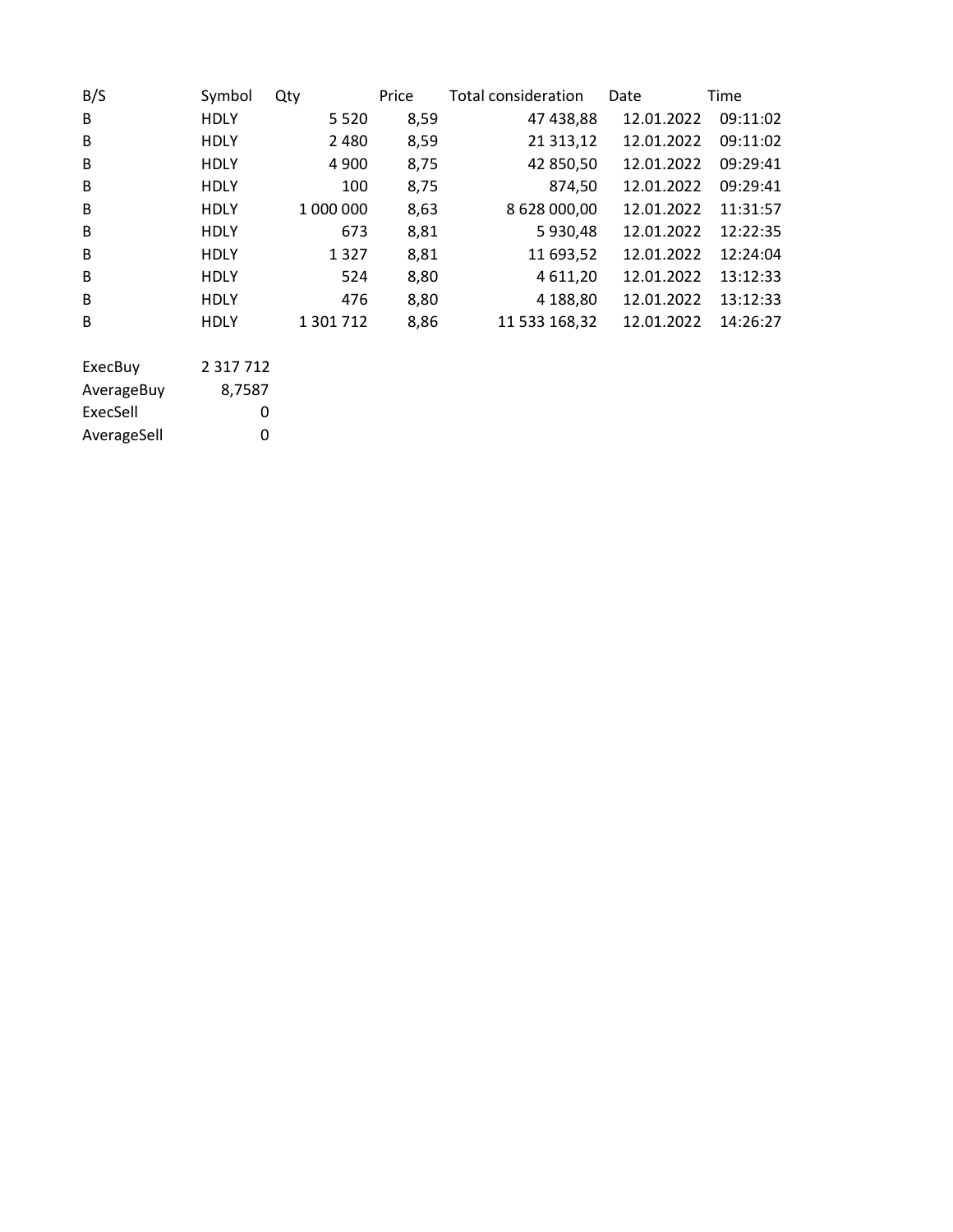| B/S | Symbol      | Qty     | Price | <b>Total consideration</b> | Date       | Time     |
|-----|-------------|---------|-------|----------------------------|------------|----------|
| B   | <b>HDLY</b> | 2 1 5 3 | 9,103 | 19 598,76                  | 13.01.2022 | 09:28:14 |
| B   | <b>HDLY</b> | 1500    | 9,103 | 13 654,50                  | 13.01.2022 | 10:04:25 |
| B   | <b>HDLY</b> | 347     | 9,103 | 3 158,74                   | 13.01.2022 | 10:43:46 |
| B   | <b>HDLY</b> | 453     | 9,1   | 4 122,30                   | 13.01.2022 | 10:43:46 |
| B   | <b>HDLY</b> | 1 0 0 0 | 9,1   | 9 100,00                   | 13.01.2022 | 10:43:59 |
| B   | <b>HDLY</b> | 547     | 9,1   | 4 977,70                   | 13.01.2022 | 10:43:59 |
| B   | <b>HDLY</b> | 1 0 0 0 | 9,149 | 9 149,00                   | 13.01.2022 | 12:40:22 |
| B   | <b>HDLY</b> | 5 0 0 0 | 9,398 | 46 990,00                  | 13.01.2022 | 14:02:30 |
| B   | <b>HDLY</b> | 5021    | 9,397 | 47 182,34                  | 13.01.2022 | 14:08:08 |
| B   | <b>HDLY</b> | 979     | 9,397 | 9 199,66                   | 13.01.2022 | 14:08:08 |
| B   | <b>HDLY</b> | 1600    | 9,19  | 14 704,00                  | 13.01.2022 | 14:24:04 |
| B   | <b>HDLY</b> | 830     | 9,19  | 7627,70                    | 13.01.2022 | 14:24:04 |
| B   | <b>HDLY</b> | 5570    | 9,19  | 51 188,30                  | 13.01.2022 | 14:30:58 |
| B   | <b>HDLY</b> | 1 0 0 7 | 9,188 | 9 2 5 2 , 3 2              | 13.01.2022 | 14:32:20 |
| B   | <b>HDLY</b> | 2 2 9 3 | 9,188 | 21 068,08                  | 13.01.2022 | 14:32:20 |
| B   | <b>HDLY</b> | 1 000   | 9,186 | 9 186,00                   | 13.01.2022 | 14:39:21 |
| B   | HDLY        | 500     | 9,179 | 4 589,50                   | 13.01.2022 | 15:06:33 |

ExecBuy 30 800 AverageB<sub>u</sub> 9,2451

ExecSell 0 AverageS<sub>6</sub> 0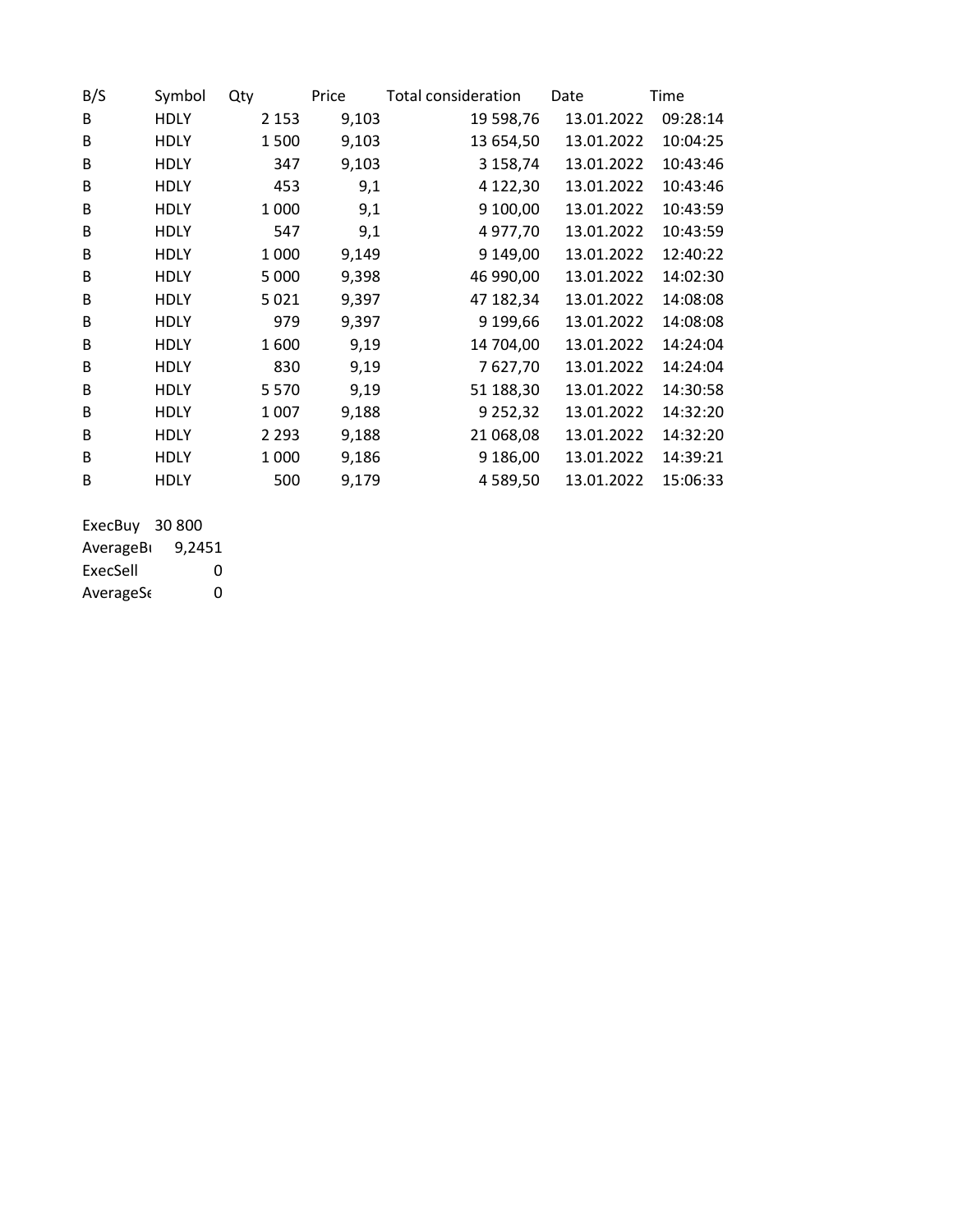| B/S | Symbol      | Qty     | Price | Total consideration | Date       | Time     |
|-----|-------------|---------|-------|---------------------|------------|----------|
| B   | <b>HDLY</b> | 65      | 9,301 | 604,57              | 14.01.2022 | 09:52:37 |
| B   | <b>HDLY</b> | 4935    | 9,301 | 45 900,44           | 14.01.2022 | 11:24:57 |
| B   | <b>HDLY</b> | 5 0 6 5 | 9,3   | 47 104,50           | 14.01.2022 | 11:43:07 |
| B   | <b>HDLY</b> | 126     | 9,3   | 1 171,80            | 14.01.2022 | 11:43:07 |
| B   | <b>HDLY</b> | 392     | 9,3   | 3 645,60            | 14.01.2022 | 11:43:07 |
| B   | <b>HDLY</b> | 2417    | 9,3   | 22 478,10           | 14.01.2022 | 11:47:42 |
| B   | <b>HDLY</b> | 6 0 0 0 | 9,25  | 55 500,00           | 14.01.2022 | 13:08:16 |
| B   | <b>HDLY</b> | 242     | 9,24  | 2 2 3 6 , 0 8       | 14.01.2022 | 14:41:06 |
| B   | <b>HDLY</b> | 7583    | 9,3   | 70 521,90           | 14.01.2022 | 15:20:01 |
| B   | <b>HDLY</b> | 1 1 3 3 | 9,3   | 10 536,90           | 14.01.2022 | 15:20:01 |
| B   | <b>HDLY</b> | 284     | 9,3   | 2 641,20            | 14.01.2022 | 15:20:01 |
| B   | <b>HDLY</b> | 7758    | 9,24  | 71 683,92           | 14.01.2022 | 16:03:00 |
| B   | <b>HDLY</b> | 1 1 1 9 | 9,241 | 10 340,68           | 14.01.2022 | 16:14:47 |
| B   | <b>HDLY</b> | 861     | 9,241 | 7956,50             | 14.01.2022 | 16:14:47 |
|     |             |         |       |                     |            |          |

| ExecBuy     | 37 980 |
|-------------|--------|
| AverageBuy  | 9,2765 |
| ExecSell    | O      |
| AverageSell | ŋ      |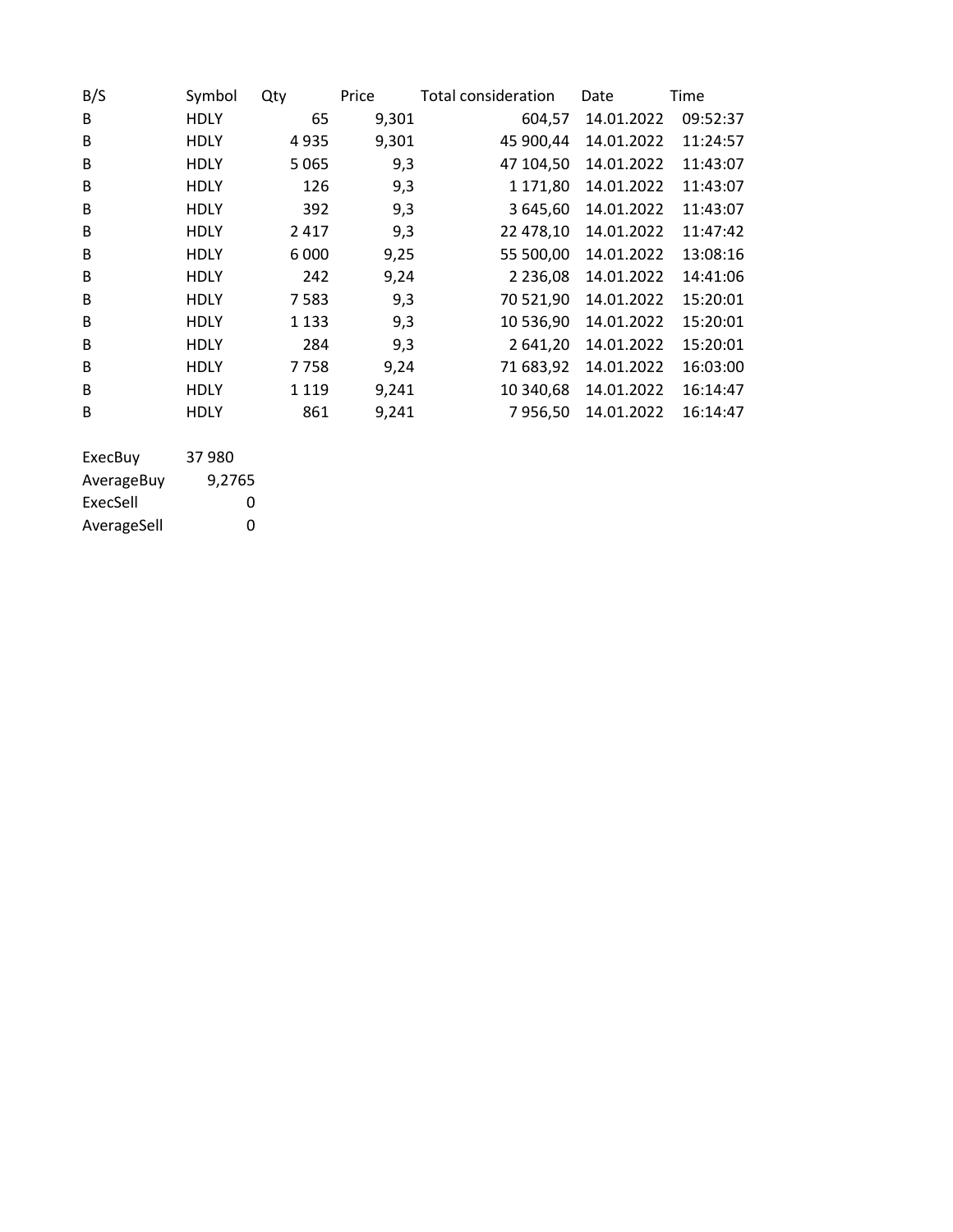| B/S | Symbol      | Qty     | Price | <b>Total consideration</b> | Date       | Time     |
|-----|-------------|---------|-------|----------------------------|------------|----------|
| B   | <b>HDLY</b> | 5 0 0 0 | 9,23  | 46 150,00                  | 17.01.2022 | 10:23:23 |
| B   | <b>HDLY</b> | 1067    | 9,204 | 9820,67                    | 17.01.2022 | 10:52:18 |
| B   | <b>HDLY</b> | 1067    | 9,204 | 9820,67                    | 17.01.2022 | 10:52:18 |
| B   | <b>HDLY</b> | 1016    | 9,204 | 9 3 5 1 , 2 6              | 17.01.2022 | 11:02:14 |
| B   | <b>HDLY</b> | 1016    | 9,204 | 9 3 5 1 , 2 6              | 17.01.2022 | 11:02:14 |
| B   | <b>HDLY</b> | 15      | 9,204 | 138,06                     | 17.01.2022 | 11:02:14 |
| B   | <b>HDLY</b> | 1016    | 9,204 | 9 3 5 1 , 2 6              | 17.01.2022 | 11:02:14 |
| B   | <b>HDLY</b> | 16      | 9,204 | 147,26                     | 17.01.2022 | 11:02:14 |
| B   | <b>HDLY</b> | 962     | 9,204 | 8 8 5 4 , 2 5              | 17.01.2022 | 11:18:35 |
| В   | <b>HDLY</b> | 1032    | 9,204 | 9 4 9 8, 5 3               | 17.01.2022 | 11:18:35 |
| B   | <b>HDLY</b> | 1032    | 9,204 | 9 4 9 8, 5 3               | 17.01.2022 | 11:28:41 |
| B   | <b>HDLY</b> | 1032    | 9,204 | 9 4 9 8, 5 3               | 17.01.2022 | 11:28:41 |
| B   | <b>HDLY</b> | 1017    | 9,204 | 9 3 6 0, 4 7               | 17.01.2022 | 11:41:12 |
| B   | <b>HDLY</b> | 1016    | 9,204 | 9 3 5 1 , 2 6              | 17.01.2022 | 11:41:12 |
| B   | <b>HDLY</b> | 6       | 9,204 | 55,22                      | 17.01.2022 | 11:41:12 |
| B   | <b>HDLY</b> | 690     | 9,204 | 6 3 5 0 , 7 6              | 17.01.2022 | 11:41:12 |
| B   | <b>HDLY</b> | 785     | 9,21  | 7 2 2 9 , 8 5              | 17.01.2022 | 15:58:39 |
| B   | <b>HDLY</b> | 1006    | 9,21  | 9 2 65, 26                 | 17.01.2022 | 15:58:39 |
| B   | <b>HDLY</b> | 4       | 9,21  | 36,84                      | 17.01.2022 | 15:58:39 |
| B   | <b>HDLY</b> | 205     | 9,21  | 1888,05                    | 17.01.2022 | 15:59:36 |
|     |             |         |       |                            |            |          |

| ExecBuy     | 19 000 |
|-------------|--------|
| AverageBuy  | 9.2115 |
| ExecSell    | O      |
| AverageSell | O      |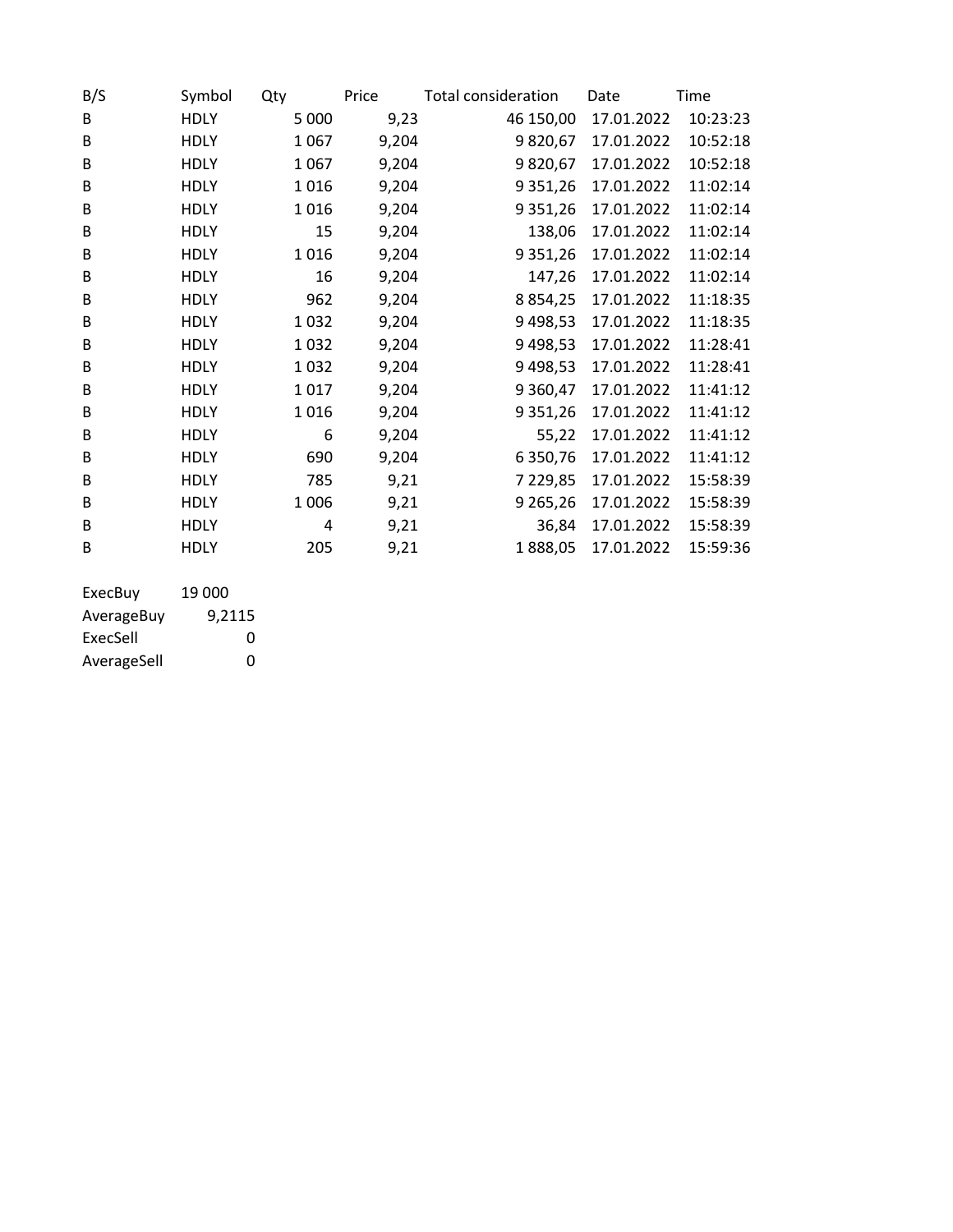| B/S     | Symbol      | Qty          | Price | <b>Total consideration</b> | Date       | Time     |
|---------|-------------|--------------|-------|----------------------------|------------|----------|
| B       | <b>HDLY</b> | 1443         | 9,299 | 13 418,46                  | 18.01.2022 | 10:48:22 |
| B       | <b>HDLY</b> | 457          | 9,3   | 4 2 5 0 , 1 0              | 18.01.2022 | 10:48:22 |
| B       | <b>HDLY</b> | 1500         | 9,3   | 13 950,00                  | 18.01.2022 | 10:48:47 |
| B       | <b>HDLY</b> | 18           | 9,3   | 167,40                     | 18.01.2022 | 10:49:13 |
| B       | <b>HDLY</b> | 19           | 9,3   | 176,70                     | 18.01.2022 | 10:49:13 |
| B       | <b>HDLY</b> | 1363         | 9,3   | 12 675,90                  | 18.01.2022 | 10:49:13 |
| B       | <b>HDLY</b> | 957          | 9,21  | 8 8 1 3 , 9 7              | 18.01.2022 | 12:43:10 |
| B       | <b>HDLY</b> | 1033         | 9,21  | 9 5 1 3 , 9 3              | 18.01.2022 | 12:43:10 |
| B       | <b>HDLY</b> | 10           | 9,21  | 92,10                      | 18.01.2022 | 13:08:01 |
| B       | <b>HDLY</b> | 484          | 9,208 | 4456,67                    | 18.01.2022 | 13:08:01 |
| B       | <b>HDLY</b> | 972          | 9,208 | 8950,18                    | 18.01.2022 | 13:08:01 |
| B       | <b>HDLY</b> | 5            | 9,208 | 46,04                      | 18.01.2022 | 13:08:01 |
| В       | <b>HDLY</b> | 523          | 9,208 | 4815,78                    | 18.01.2022 | 13:19:58 |
| B       | <b>HDLY</b> | 16           | 9,208 | 147,33                     | 18.01.2022 | 13:31:36 |
| B       | <b>HDLY</b> | 4 0 0 0      | 9,204 | 36 816,00                  | 18.01.2022 | 13:40:37 |
| B       | <b>HDLY</b> | 169          | 9,203 | 1555,31                    | 18.01.2022 | 13:40:37 |
| B       | <b>HDLY</b> | 1036         | 9,203 | 9 5 3 4 , 3 1              | 18.01.2022 | 13:40:47 |
| B       | <b>HDLY</b> | 764          | 9,203 | 7 031,09                   | 18.01.2022 | 13:49:07 |
| B       | <b>HDLY</b> | 8            | 9,203 | 73,62                      | 18.01.2022 | 13:49:07 |
| B       | <b>HDLY</b> | 23           | 9,203 | 211,67                     | 18.01.2022 | 13:55:15 |
| B       | <b>HDLY</b> | 546          | 9,202 | 5 0 2 4 , 2 9              | 18.01.2022 | 13:55:15 |
| B       | <b>HDLY</b> | 570          | 9,202 | 5 2 4 5 , 1 4              | 18.01.2022 | 13:55:15 |
| B       | <b>HDLY</b> | 1001         | 9,202 | 9 2 1 1 , 2 0              | 18.01.2022 | 13:55:15 |
| B       | <b>HDLY</b> | $\mathbf{1}$ | 9,202 | 9,20                       | 18.01.2022 | 13:55:15 |
| В       | <b>HDLY</b> | 46           | 9,202 | 423,29                     | 18.01.2022 | 14:06:39 |
| B       | <b>HDLY</b> | 2 5 0 0      | 9,202 | 23 005,00                  | 18.01.2022 | 14:09:47 |
| B       | <b>HDLY</b> | 500          | 9,202 | 4 601,00                   | 18.01.2022 | 14:10:38 |
| B       | <b>HDLY</b> | 828          | 9,202 | 7 619,26                   | 18.01.2022 | 14:20:49 |
| B       | <b>HDLY</b> | 998          | 9,202 | 9 183,60                   | 18.01.2022 | 14:29:15 |
| B       | <b>HDLY</b> | 999          | 9,202 | 9 192,80                   | 18.01.2022 | 14:29:15 |
| B       | <b>HDLY</b> | 8            | 9,202 | 73,62                      | 18.01.2022 | 14:29:15 |
| B       | <b>HDLY</b> | 4 0 0 3      | 9,202 | 36 835,61                  | 18.01.2022 | 14:30:50 |
| B       | <b>HDLY</b> | 5 1 3 1      | 9,197 | 47 189,81                  | 18.01.2022 | 14:41:57 |
| B       | <b>HDLY</b> | 981          | 9,197 | 9 0 2 2, 26                | 18.01.2022 | 14:41:57 |
| B       | <b>HDLY</b> | 3888         | 9,197 | 35 757,94                  | 18.01.2022 | 14:41:57 |
| B       | <b>HDLY</b> | 3911         | 9,102 | 35 597,92                  | 18.01.2022 | 15:14:42 |
| B       | <b>HDLY</b> | 1089         | 9,102 | 9912,08                    | 18.01.2022 | 15:14:42 |
| EvocDuv | 11 ONN      |              |       |                            |            |          |

| ExecBuy     | 41.800 |
|-------------|--------|
| AverageBuy  | 9.201  |
| ExecSell    | O      |
| AverageSell | O      |